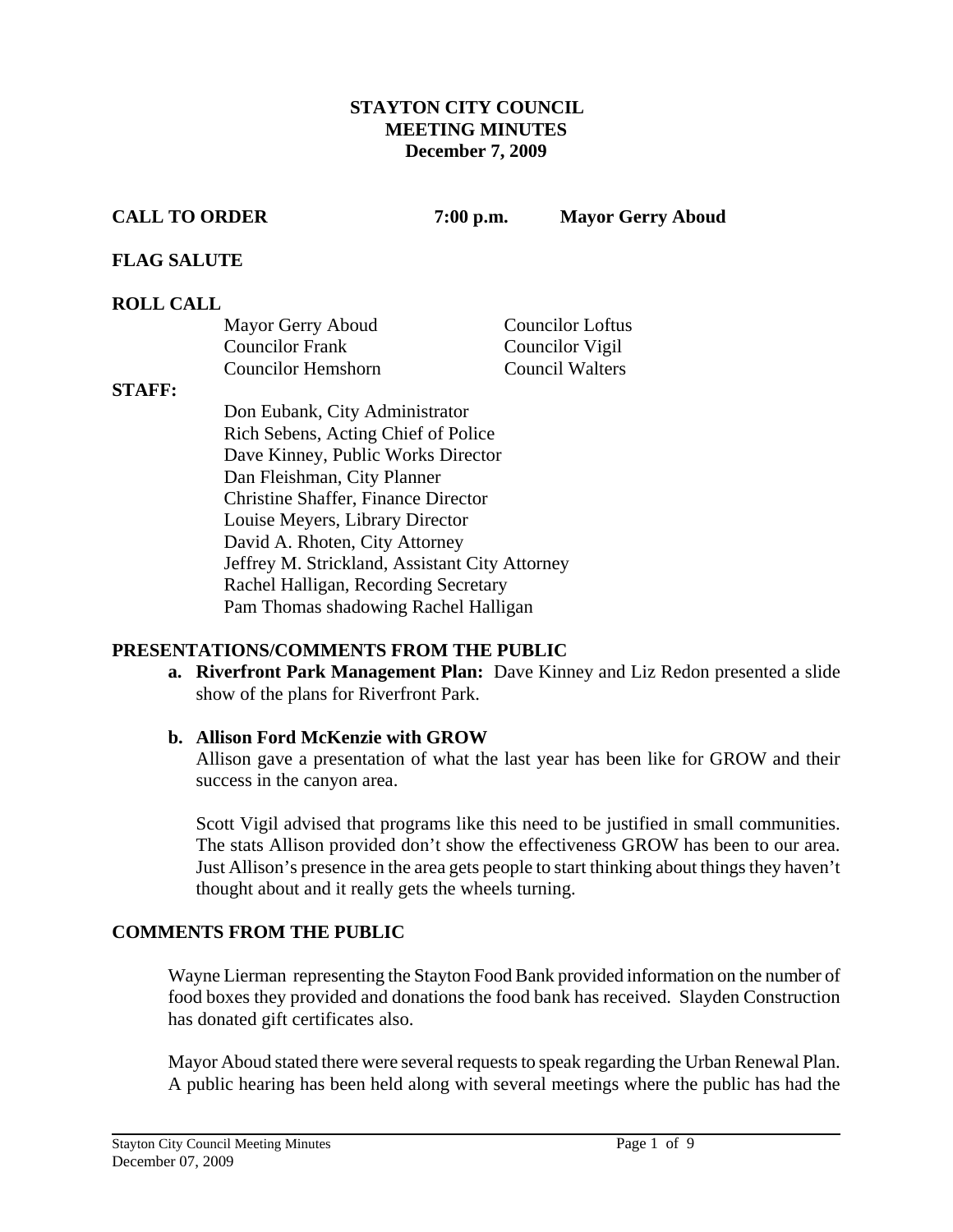opportunity to speak. At this time the public hearing portion has been closed. Those who wish to speak on this subject will be limited to three minutes each and one or two people may address the council.

Councilor Loftus expressed his concern with limiting citizen participation in the process and urged Mayor Aboud to let those who wish to speak do so.

Jack Fiske, Art Christensen and Lee Hazelwood all stated they were opposed to the Urban Renewal Growth plan. Dan Brummer stated he is in favor of the plan. Mike Schultz stated he too was in favor of the plan and added that anyone signing up to speak should be able to.

# **ANNOUNCEMENTS**

 **a. Additions to the Agenda**: None.

**b. Declaration of Ex Parte Contacts, Conflict of Interest, Bias, etc.:** None.

## **CONSENT AGENDA**

- **a. Council Meeting Minutes of November 02, 2009.**
- **b. Council Meeting Minutes of November 16, 2009**
- **c. Abstract of Election Results for Charter Amendments**

**d. Approval of Engineering Services Agreement w/GSI, Water Solutions Inc. – Feasibility Review of Water Well Rehabilitation.** 

Councilor Frank pulled item d. from the consent agenda.

**MOTION**: From Councilor Frank, seconded by Councilor Loftus to approve items a., b. & c., of the consent agenda. Motion passed: 5:0

Mr. Kinney provided a brief overview of the Engineering Services Agreement (item d.). In response to questions he stated the new wells will be to the east of the Water Treatment Facility, toward Riverfront Park, and advised that the iron bacteria is not harmful and has been dealt with for years. It does not affect any of the equipment, it just accumulates.

**MOTION:** From Councilor Frank, seconded by Councilor Hemshorn to enter into an engineering services agreement with GSI, Inc. to evaluate the shallow wells at the Stayton Water Treatment Plant, subject to OECDD concurrence. Motion passed: 4:1

**DISCUSSION:** Councilor Loftus asked if the OECDD agreement is related to the Safe Drinking Water Loan and is the city using discretionary funds or has the city budgeted for this as part of the bid. Mr. Kinney stated they are related and that the additional project bid that will be paid for out of the loan proceeds.

#### **PUBLIC HEARINGS - NONE**

# **UNFINISHED BUSINESS**

#### **Second Reading of Enactment of Ordinance Adopting Downtown Urban Renewal Plan**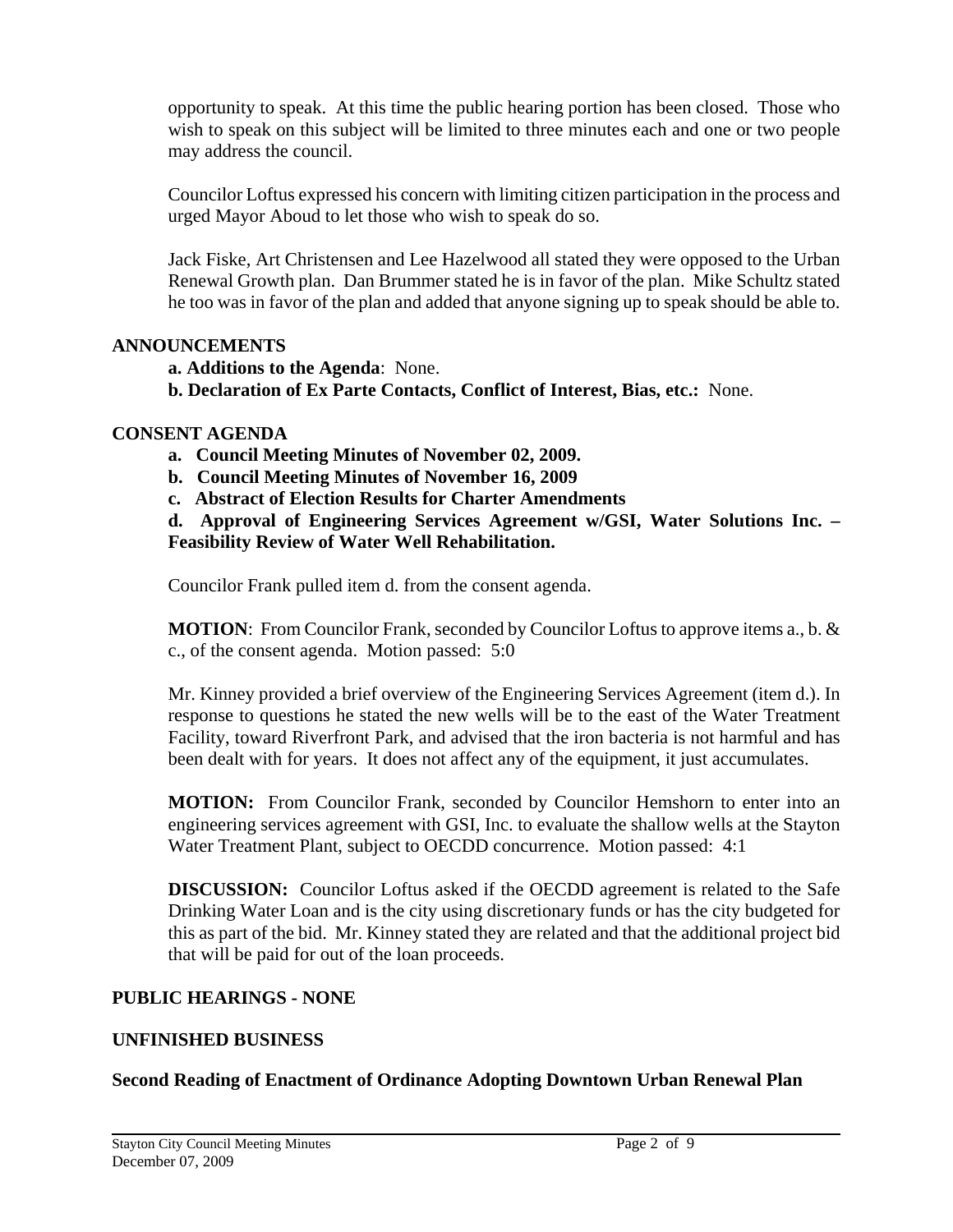**a. Staff Report:** Mr. Fleishman distributed a revised staff memorandum and gave a brief overview of what has taken place up to this point.

**b. Council Deliberation:** Councilor Loftus cautioned the council in creating further obstacles for the citizens' right to appeal and thanked the public for attending the meeting and participating.

# **c. Council Decision:**

**Motion**: From Councilor Vigil, and seconded by Councilor Walters, to move to direct that Ordinance No.916 Approving the Stayton Urban Renewal Plan and Directing that Notice of Approval be Published be read for the second time by title only. **Motion passed**: 3:2 (Frank & Loftus).

The Recording Secretary read Ordinance No. 916 for the second time by title only.

**Motion:** From Councilor Vigil, seconded by Councilor Walters, to approve the second reading of the Ordinance Number 916 Approving the Stayton Urban Renewal Plan and Directing that Notice of Approval be Published and direct the Mayor to execute the Ordinance as enacted.

**Discussion:** Councilor Loftus directed a comment to Councilor Vigil saying "you have made it real clear regardless of participation, you did not recue yourself before you made that motion, I attempted to do so. I didn't mean to put you on the spot like this, but I strongly urge you, for procedural issues, that you declare a conflict, that you do have a business, you do have a residence, before you vote."

Councilor Vigil advised he had done that at the last meeting and he also told the public audience again that he does own a business and he does own a residence in the Urban Renewal district. He also said that he does not see how he is going to benefit hugely.

Councilor Loftus advised it is not that he is going to benefit hugely, it is the appearance, that the council members are going to benefit from this. Councilor Loftus thinks that is wrong that the councilors are passing an issue in which the councilors can enrich themselves.

Councilor Hemshorn advised she feels it is really wrong to suggest that a councilor is going to enrich themselves, and that is not the point. It has been made very clear, it is on record, time and time again that Councilor Vigil is a property owner. It has been made very clear, it has not been hidden and Councilor Loftus SHOULD NOT suggests that councilors are being underhanded.

Councilor Loftus then asked why the councilors won't send it out to the voters.

Councilor Hemshorn then advised that is not the issue. The issue is, Councilor Loftus is trying to undermine other councilors in a public forum, and that is wrong. Councilor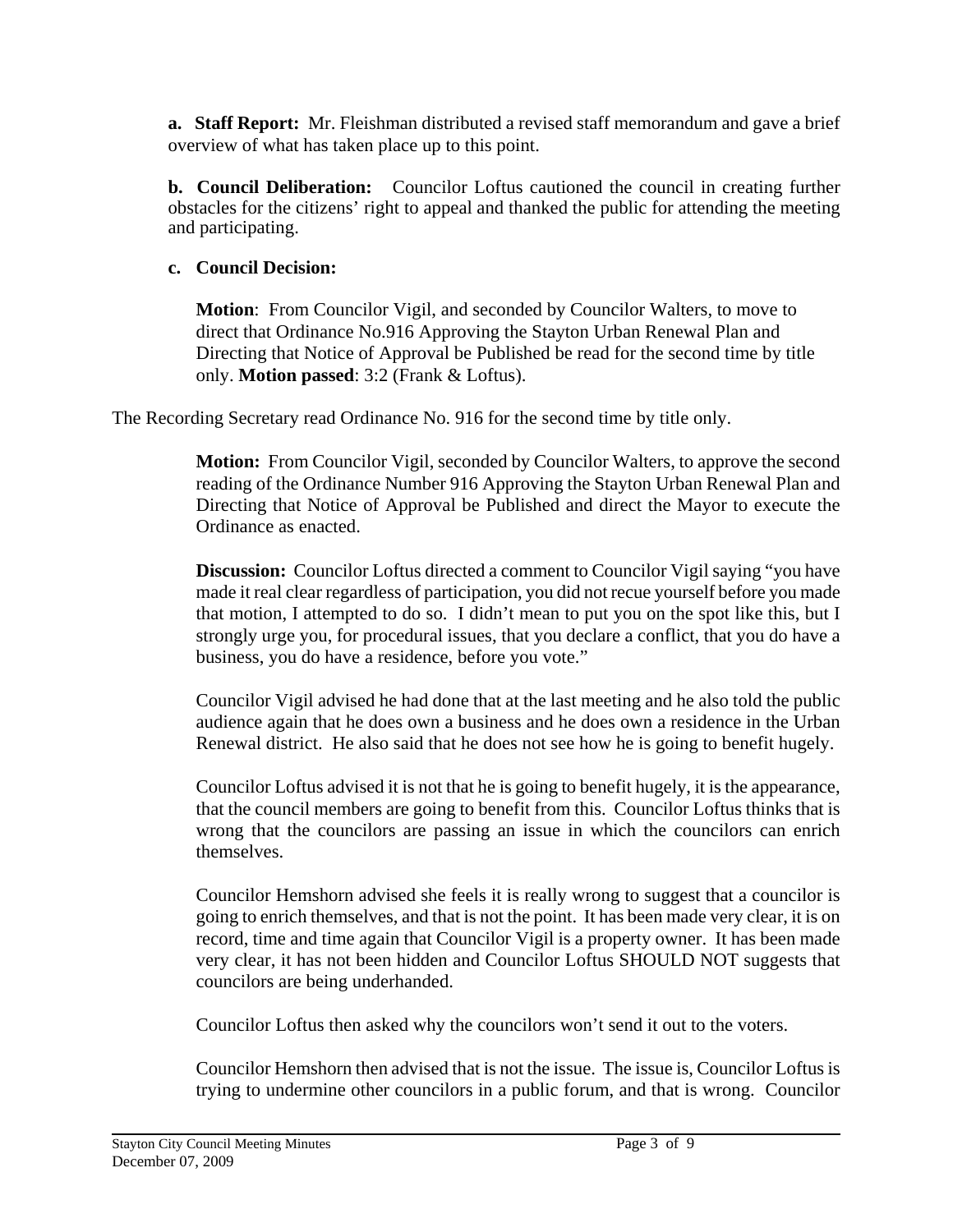Hemshorn advised she will not sit back and watch him do that. Councilor Walters advised he agreed whole heartedly.

Councilor Frank spoke up and said he would like to just get on with the vote and leave the personal stuff alone.

Councilor Walters advised the council does not need this personal stuff. He wanted everyone to know that he does not own anything down town, but it is his down town too.

Councilor Loftus interjected and advised it is the citizens down town and the council needs to recognize that fact.

Councilor Walters told Councilor Loftus he had his time to speak and now it was his time. He said he is tired of the council member(s) saying "Hey we are doing something so we can gain something on it." Councilor Walters advised he does not own diddly squat down town, and if Councilor Vigil wanted to do something, he would have to get three of the councilors and the rest of the committee to go along with it before it would get done. Councilor Walters said just because someone disagrees with the plan does NOT mean the other councilor(s) are a bunch of crooks. The councilors are trying to do what is best for the city. The councilors do not get paid, and Councilor Walters asked the audience why they were not at any of the public hearings or forums that have been occurring for two years. He advised the audience not to act like they are the only ones affected by this because they are the only ones that showed up. He advised there are a whole lot of people that want to see a decent down town. Councilor Walters told the audience to go look at the city of Independence and see what they look like AFTER the fact. Also, Lincoln City or Newport. Or, he advised, we could just let our city go down into a garbage heap. He advised the councilors to not get personal, argue the facts, but don't get personal.

Councilor Frank said he did not take Councilor Loftus' comment as being personal and did not take the comment as Councilor Vigil being a crook. He felt Councilor Loftus was trying to protect Councilor Vigil. The issue was not the creation of the Urban Renewal Plan, but that the citizens would like it referred to the public.

Mayor Aboud again read the motion that was on the floor. It again was voted on and passed 3:2 (Frank & Loftus)

Mr. Rhoten stated the ordinance needed to be read in total not in title only because it was not a unanimous vote. A five minute recess was taken. After the recess, Mr. Rhoten advised he reviewed the charter, and the ordinance can be read by title only.

# **NEW BUSINESS**

**Safe Drinking Water Loan #S07003-Water Project Black & Veatch Engineering Agreement – Amendment #2 and Project Budget Modifications**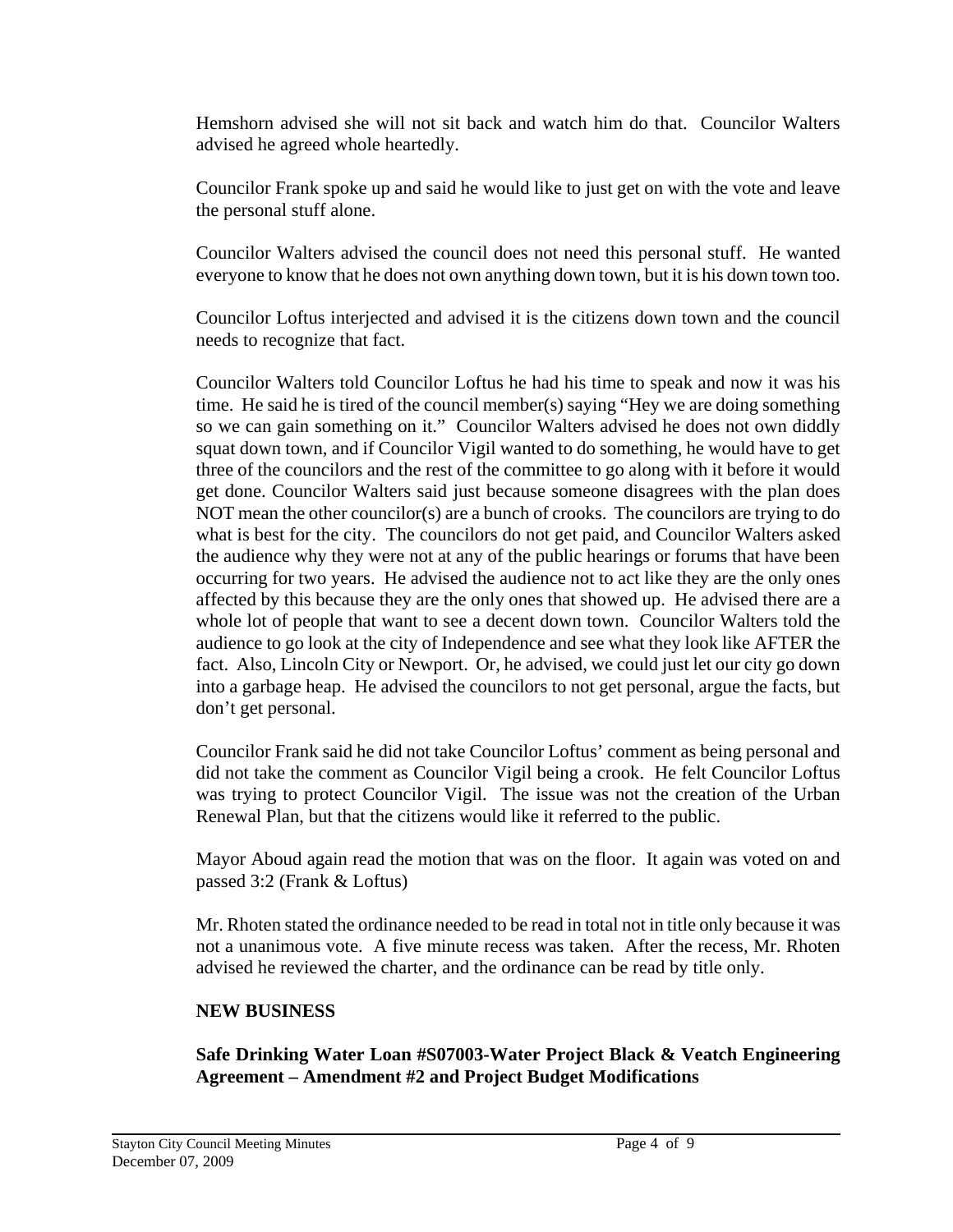- **a. Staff Report:** Mr. Kinney reviewed the staff report included in the packet materials.
- **b. Council Deliberation** Councilor Vigil asked where the city would be if we had not saved money from the River Park Stabilization project. Councilor Loftus advised what Councilor Vigil was asking is where the money would have come from if money would not have been saved from other projects. Dave Kinney advised the council that the water treatment plant improvements will cost less than the original budgeted amount, but that engineering expenses will be higher due to increased costs of inspections, engineer site visits, bidding and submittal reviews. The City anticipates it will have approximately \$300,000 to \$325,000 remaining at the completion of the water treatment plant improvements which can be used to pay for additional projects on the city's water improvement priority list, including the well evaluation and rehabilitation.

# **c. Council Decision:**

 **Motion:** From Councilor Hemshorn, seconded by Councilor Walters to approve Amendment #2 in the amount of \$78,500 to the Engineering Agreement with Black & Veatch for design and construction management services for the Water System Improvement project. Motion passed: 5:0.

**Motion**: From Councilor Hemshorn, seconded by Councilor Vigil to authorize the City Administrator to submit a Program Budget Modification to move \$80,000 from the Riverbank Stabilization line item to the Water System Construction line item in the OECDD budget. Motion passed: 5:0.

**Motion**: From Councilor Vigil, seconded by Councilor Loftus to authorize the City Administrator to pursue options to use Safe Drinking Water Revolving Loan Funds for additional priority Water System improvements including well rehabilitation. Motion passed: 4:1 (Frank)

# **Bid-Award-Selection of a Cloth Filter Manufacturer WWTF Project**

- **a. Staff Report:** Mr. Kinney reviewed the staff report included in the council packet.
- **b. Council Deliberation** Councilor Walters asked where these filters are placed. Mr. Kinney advised they are placed right before the belt press and is a final filtration before it goes to the dryer. Councilor Walters asked how long the filters last. Mr. Kinney advised the cloth portion has to be changed on a regular basis, but the units themselves are stainless steel and last a long time. Councilor Vigil asked what the replacement filters cost. Mr. Kinney could not answer that as he is not aware of the cost. Councilor Loftus advised he is confused and would like some clarification. According to the Keller and Associates report, it looks like Aqua Aerobics has a higher operating cost, so essentially is not the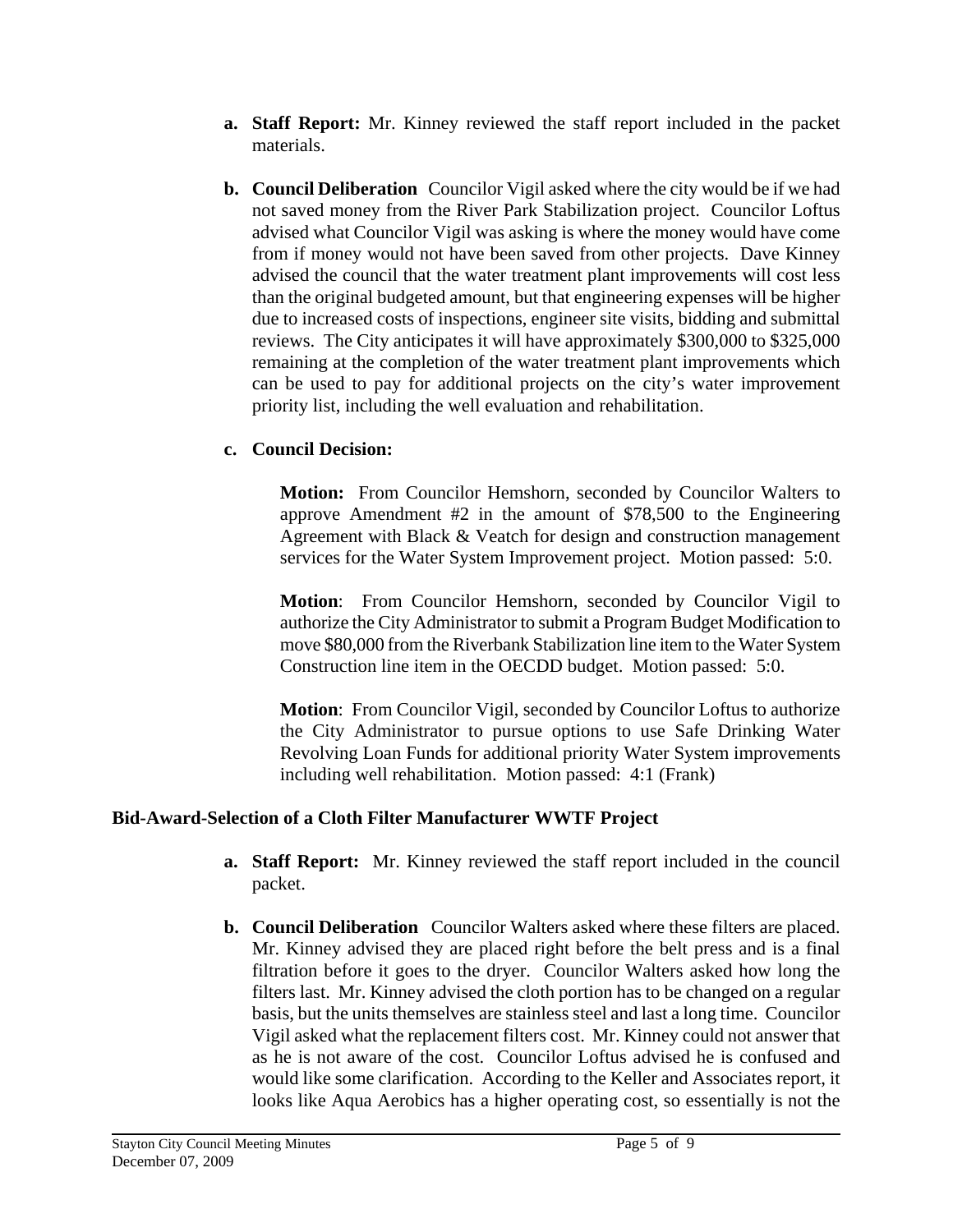low bidder. Mr. Kinney advised you have to look at the whole picture, operating costs, performance, and the quality. In doing this, Aqua Aerobics came out on top.

# **c. Council Decision**

**Motion:** From Councilor Walters, seconded by Councilor Vigil to select AQUA AEROBICS as the cloth filter manufacturer for the Stayton WWTF improvements at a cost of \$618,123 and authorize the City Administrator to execute the contract with the Aqua Aerobics only if the cloth filters are including the USDA-RUS funding package and the cloth filter selection is approved by the USDA-RUS. Motion passed: 5:0

# **Stayton Food Bank Request for Waiver of Water/Sewer Service Fees**

- **a. Staff Report:** Ms. Shaffer reviewed the staff report included in the packet.
- **b. Council Deliberation:** Council members discussed reduced rates for others and whether or not fee waivers had been granted by the city. It was determined that due to low usage at the food bank of water and sewer, and the necessary service to the community that they provide a waiver would be granted.

# **c. Council Decision**

**Motion:** Councilor Vigil, seconded by Councilor Hemshorn to approve a waiver of Water and Sewer service fees for the Stayton Food Bank located at 175 Second Avenue for one year.

**Discussion:** Councilor Loftus asked to make an amendment to this motion. He would like to add to the motion, if the water and sewer exceeds 2000 gallons in one month, staff will bring this issue back to the council. Motion passed: 5:0

# **Authorization to Submit an Energy Efficient Conservative Block Grant (EECBG) application**

- **a. Staff Report:** Mr. Kinney stated he has been attending meetings with other agencies to evaluate energy usage and to develop an energy efficiency program and implement energy savings measures.
- **b. Council Deliberation** Councilor Vigils concern is if Mr. Kinney has to spend the next couple days providing information for this application, does that mean the bridge going across the canal taking a back seat. Mr. Kinney advised the answer to that is no, the bridge project is in someone else's hands now and will not be effected.

# **c. Council Decision**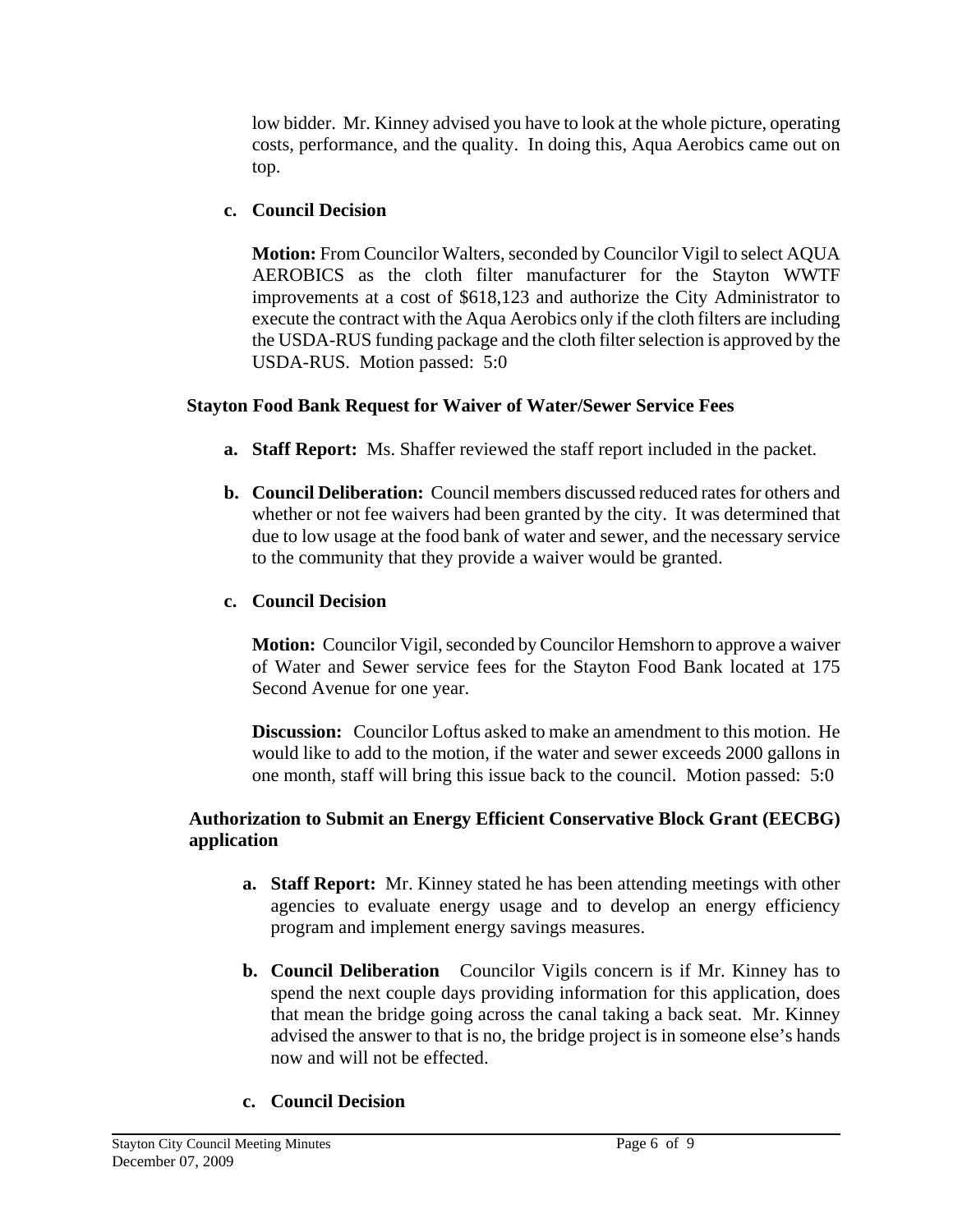**Motion:** From Councilor Frank, seconded by Councilor Hemshorn, to authorize the City Administrator to file an EECBG application of up to 5.0 million. Motion passed: 5:0

# **Termination of Water Line Easement w/NORPAC Foods, Inc.**

- **a. Staff Report:** Mr. Kinney reviewed the staff memorandum included in the packet materials.
- **b. Council Deliberation:** Councilor Hemshorn asked why the rush to do this now if NORPAC's work is not complete as of yet. Mr. Kinney stated they have the plumbing permits and would like the agreement in place also. Councilor Walters asked if Norpac has a separate fire line. Mr. Kinney advised the fire line will come off the new meter and there will be a separate fire line and a 12" main line.

# **c. Council Decision**

**Motion:** From Councilor Walters, seconded by Councilor Vigil, to authorize Mayor Aboud and City Administrator Eubank to sign the appropriate documents with NORPAC Foods, Inc. to terminate the 1968 water main easement and have it recorded after completion. Motion passed: 5:0

# **Community Grant Application – Stayton Storm Basketball**

- **a. Staff Report:** Mr. Eubank reviewed the staff memorandum as included in the packet materials.
- **b. Council Deliberation:** None.
- **c. Council Decision**

**Motion:** From Councilor Frank, seconded by Councilor Hemshorn to Award \$150 to the Stayton Storm Basketball Program. Motion passed: 5:0

# **10. STAFF/COMMISSION REPORTS**

# **City Administrator's Report – Don Eubank**

a. **Skate park Update** - It is staffs' recommendation that the skate park be closed and taken down during the winter months starting January 2, 2010. The money that would be a saved is \$400 for the fence rental. With the savings, some of the apparatus can be repaired and maybe some new equipment purchased. Don Eubank also advised he will be coming to the council at a later date with a recommendation for a permanent location for the skate park. There are some citizens interested in a getting a skate park committee.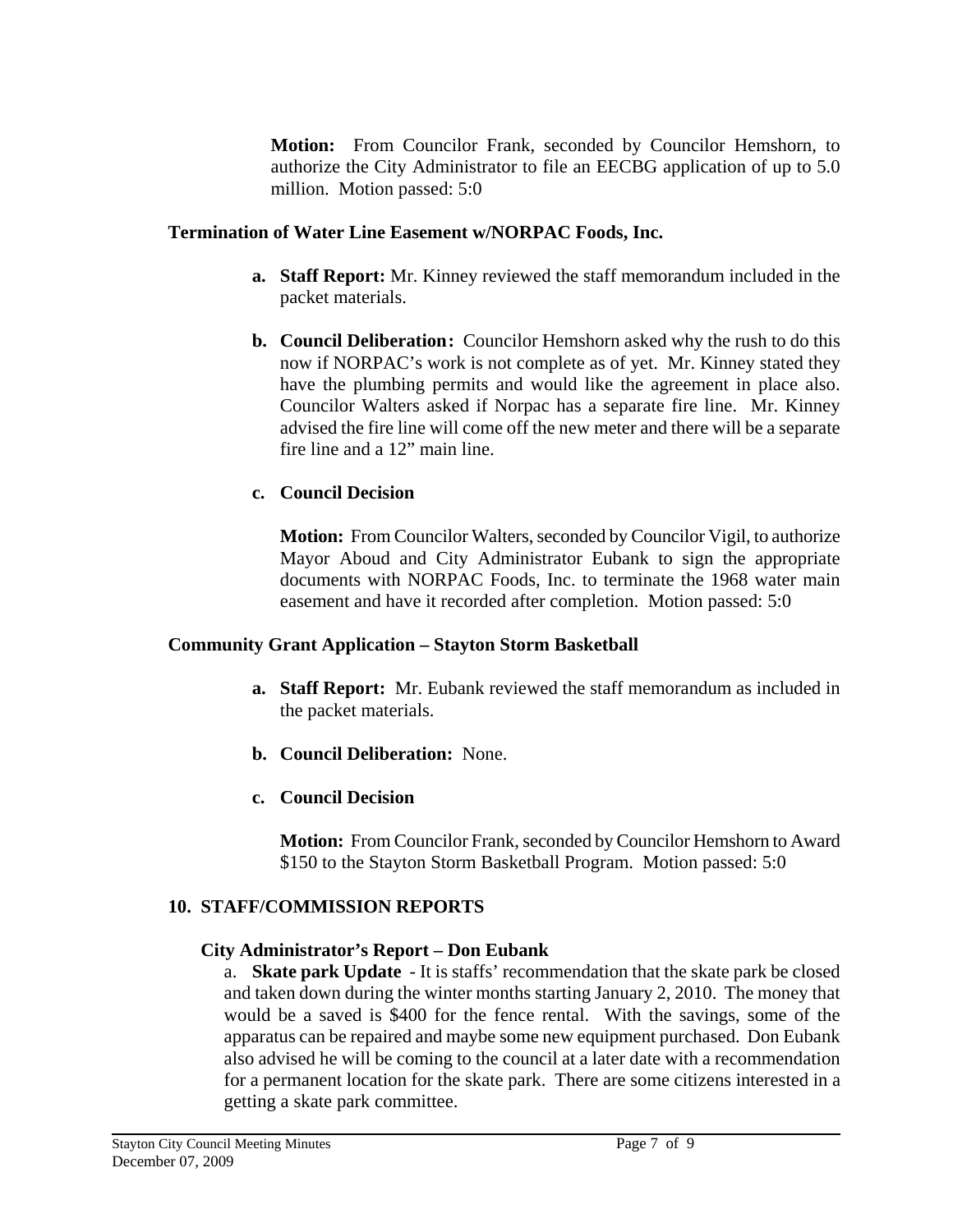Councilor Frank advised a lot of times April can have beautiful weather and if this is the case would the city consider opening it then. Don Eubank said when the weather starts warming up and is consistently nice, the discussion will be brought forward. Councilor Vigil advised he does not like spending money on fencing the skate park, when the money can be spent on a permanent place for a skate park. Mayor Aboud advised there is plenty of time to discuss this issue.

# **Acting Chief of Police – Rich Sebens**

**Allowing of Wine Consumption on the Jordan Bridge -** Mr. Sebens reviewed the staff memorandum included in the packets. Councilors voiced their varied opinions of whether or not varied types of alcohol should be allowed to avoid the perception of discriminating against one group of individuals.

**Motion**: From Councilor Loftus, seconded by Councilor Frank to consider allowing all types of alcoholic beverages on the Jordan Bridge for private functions for a test period of one year. The motion was withdrawn.

**Motion**: From Councilor Vigil, seconded by Councilor Loftus to direct staff to move in the direction of allowing alcohol on the Jordan Bridge and come back to the council with a proposal to put that into the facilities rental agreement. Motion passed: 4:1

# **11. PRESENTATIONS/COMMENTS FROM THE PUBLIC**

Larry Emery asked Acting Chief Sebens how the graffiti ordinance is coming along. Acting Chief Sebens advised he is currently working on the ordinance. Larry advised there is some graffiti on a building he can see from his living room window. It has been there for a couple months and is an eye sore. Acting Chief asked where it was and Larry advised it is on the back of the cleaners and he has reported it. Acting Chief advised Larry that it will be taken care of. Larry asked the council if the City still dumps the street sweeper in front of the Water Treatment Plant. Mayor Aboud advised Larry to drive buy and see the improvements. All the garbage has been removed, all trees have been cut down and the land has been graded.

# **12. BUSINESS FROM THE CITY ADMININSTRATOR**

**a. Charter Amendment Ordinance Process:** Don Eubank stated staff is working on the Charter Amendment Ordinance to get it to the Council by the next meeting. If it is not ready to be forwarded to the council by December  $21<sup>st</sup>$  it would be presented to the council in January. The planning commission has not met the past two months due to lack of a quorum, so the title 17 amendments for the voter approval of annexations has not been approved by the Planning Commission. The City Attorney has been working with everyone and it will be completed soon.